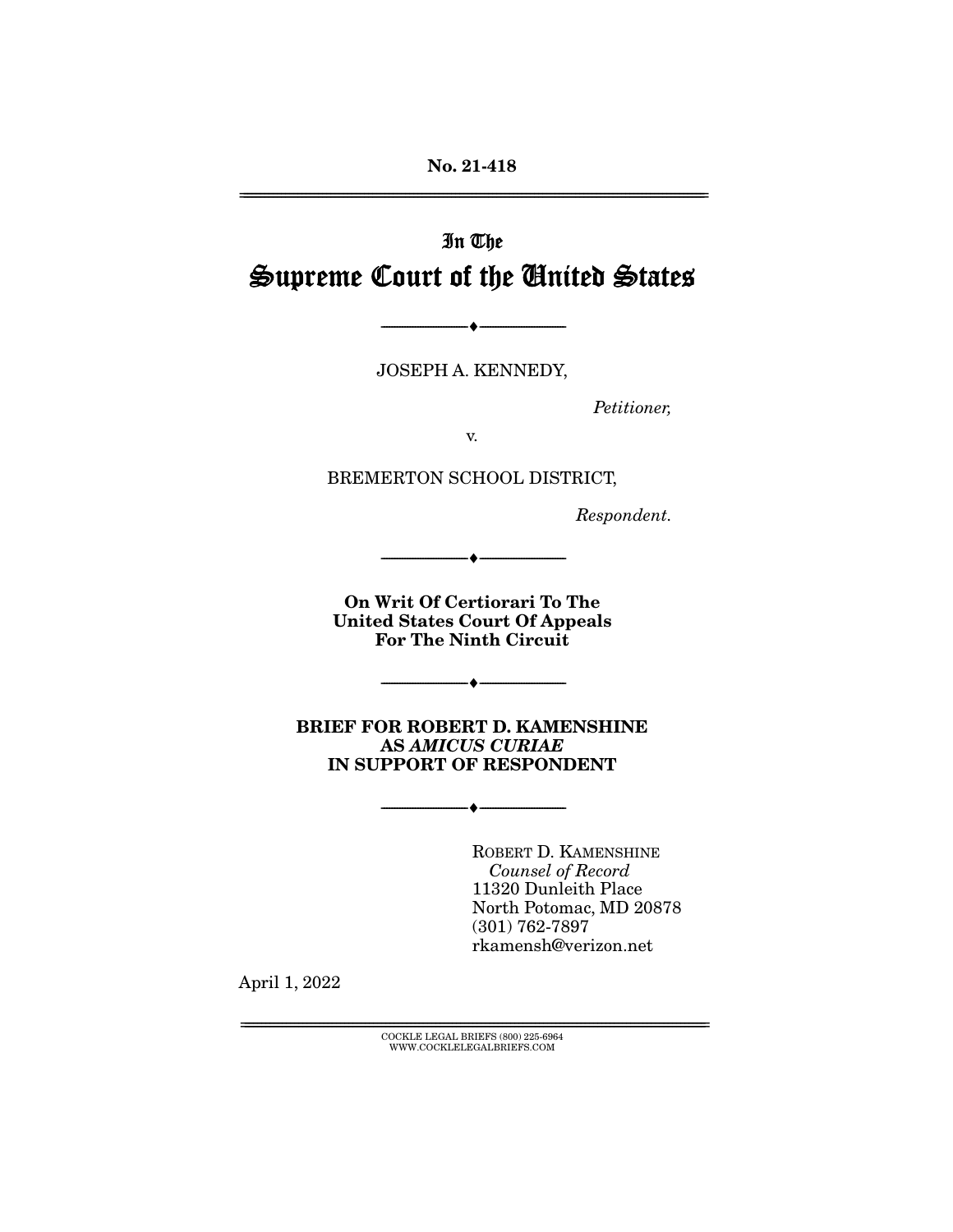# TABLE OF CONTENTS

| ۰, |
|----|
|----|

|                                                                                                                                                                                                                             | $\mathbf{ii}$  |
|-----------------------------------------------------------------------------------------------------------------------------------------------------------------------------------------------------------------------------|----------------|
| INTEREST OF THE AMICUS CURIAE                                                                                                                                                                                               | $\mathbf{1}$   |
| INTRODUCTION AND SUMMARY OF ARGU-                                                                                                                                                                                           | $\overline{2}$ |
|                                                                                                                                                                                                                             | 4              |
| I. The School District Was Constitutionally<br>Entitled To Exclude Kennedy's Demon-<br>strative Quiet Prayer As An Apparent<br>Routine Element Of Its Football Event                                                        | 4              |
| A. The School District Was Entitled To<br>Control All Communicative Facets Of                                                                                                                                               | 4              |
| Kennedy's Demonstrative Quiet Prayer<br>B.<br>Effectively Would Be A Permanent<br>Coda To Each Scheduled Football<br>Game Event, And Thus The School<br>District, In Exercise Of Its Editorial<br>Judgment, Could Excise It | 8              |
| II.<br>Retention Of Kennedy's Demonstrative<br>Quiet Prayer In The School's Football<br>Game Event Would Have Violated The                                                                                                  |                |
|                                                                                                                                                                                                                             | 15             |
|                                                                                                                                                                                                                             | 19             |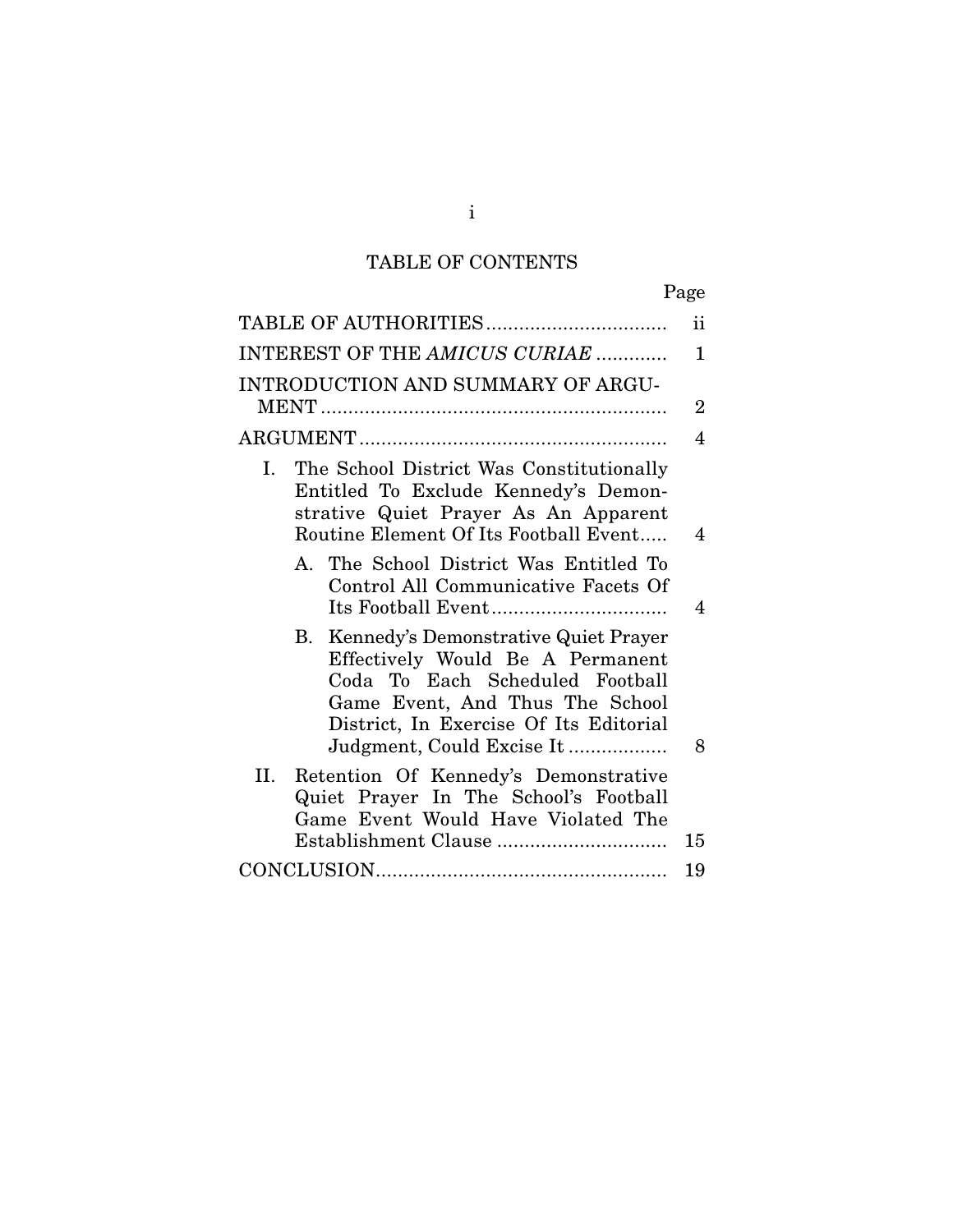# TABLE OF AUTHORITIES

**CASES** 

Page

| <i>Allegheny County v.</i><br>American Civil Liberties Union,                 |  |
|-------------------------------------------------------------------------------|--|
| American Humanist Ass'n v.<br>Prince George's Cty., Md.,                      |  |
| Barnes v. Glen Theatre,                                                       |  |
| Bethel School Dist. v. Fraser,                                                |  |
| Capitol Square Rev. & Advisory Bd. v. Pinette,                                |  |
| Garcetti v. Ceballos,                                                         |  |
| Good News Club v. Milford Cent. Sch.,                                         |  |
| Hazelwood School District v. Kuhlmeier,                                       |  |
| Hurley v. Irish-American Gay, Lesbian<br>and Bisexual Group of Boston [GLIB], |  |
| Lane v. Franks,                                                               |  |
| Larson v. Valente,                                                            |  |

ii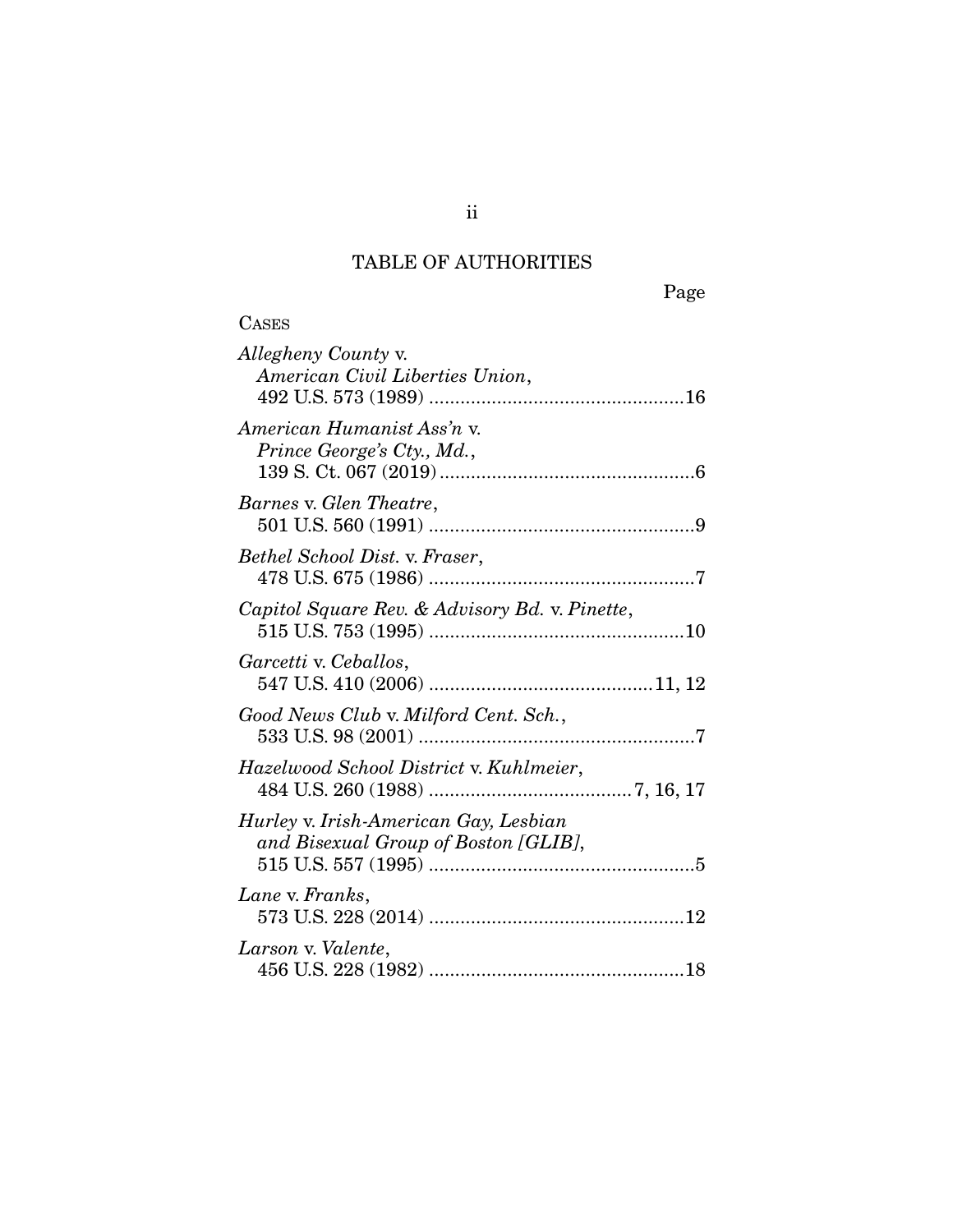## TABLE OF AUTHORITIES – Continued

| Page                                                                                                  |
|-------------------------------------------------------------------------------------------------------|
| Lee v. Weisman,                                                                                       |
| Mahanoy Area School Dist. v. B.L.,                                                                    |
| Miami Herald Pub. Co. v. Tornillo,                                                                    |
| Pleasant Grove City v. Summum,                                                                        |
| Santa Fe Indep. Sch. Dist. v. Doe,                                                                    |
| Texas v. Johnson,                                                                                     |
| Tinker v. Des Moines Indep. Cmty. Sch. Dist.,                                                         |
| Van Orden v. Perry,                                                                                   |
| <b>CONSTITUTIONAL PROVISION</b>                                                                       |
|                                                                                                       |
| <b>MISCELLANEOUS</b>                                                                                  |
| Ayman Agahani, <i>How to Perform Salah</i> (July 23,<br>2020), https://muslihands.org.uk/latest/2020/ |
| CJ News, How Jewish Pray On Knees And Elbows,<br>https://www.chicagojewishnews.com/how-               |

jewish-pray-on-knees-and-elbows/ ......................... 18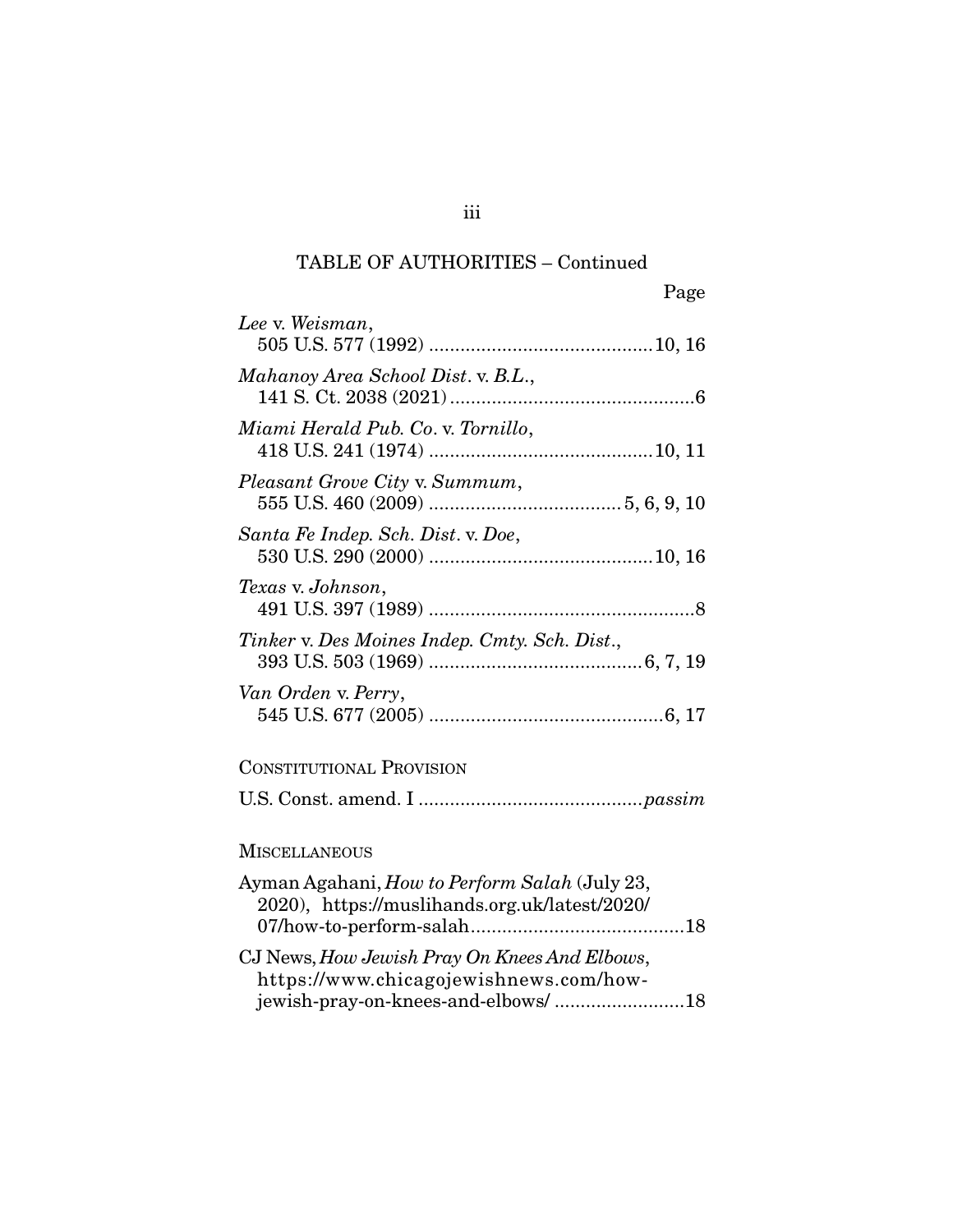# TABLE OF AUTHORITIES – Continued

| Robert D. Kamenshine, Reflections on Coerced<br>Expression, 34 Land and Water L. Rev. 101                                                                                                         |   |
|---------------------------------------------------------------------------------------------------------------------------------------------------------------------------------------------------|---|
| Robert D. Kamenshine, Scrapping Strict Review<br>in Free Exercise Cases, 4 Const. Comm. 147                                                                                                       |   |
| Robert D. Kammenshine, The First Amendment's<br>Political Establishment Clause, 67 Cal. Rev.                                                                                                      |   |
| The New York Times, Kneeling, Fiercely Debated<br>in the N.F.L., Resonates in Protests, https://<br>www.nytimes.com/2020/06/05/sports/football/<br>george-floyd-kaepernick-kneeling-nfl-protests. |   |
| Wikipedia, 1968 Black Power Salute, https://en.<br>wikipedia.org/wiki/1968_Olympics_Black_                                                                                                        | 5 |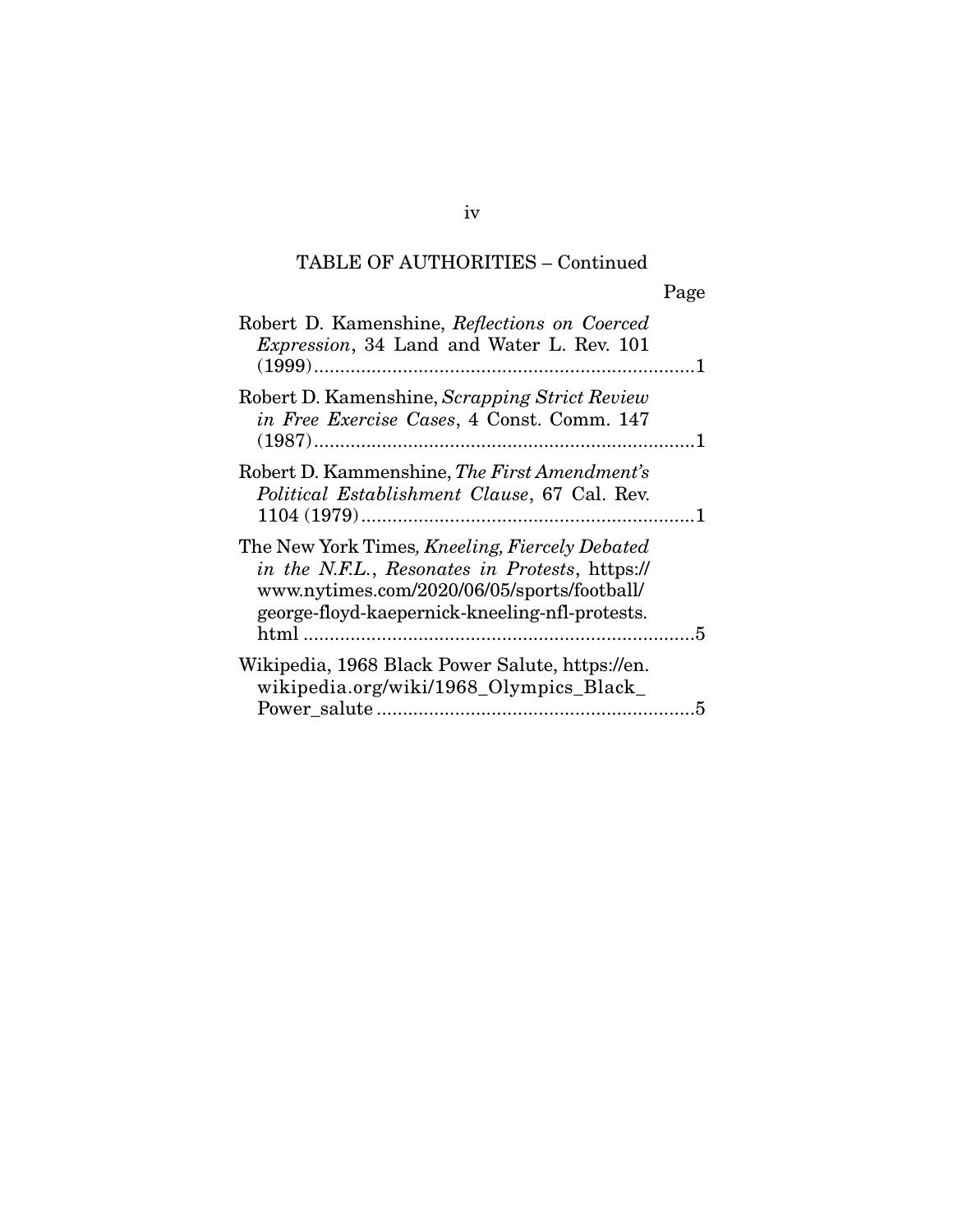#### **INTEREST OF THE** *AMICUS CURIAE*<sup>1</sup>

 Robert D. Kamenshine has a long-standing interest in freedom of speech issues that arise in the conduct of public education. See Robert D. Kamenshine, The First Amendment's Political Establishment Clause, 67 Cal. Rev. 1104, 1132-1138 (1979); Robert D. Kamenshine, Reflections on Coerced Expression, 34 Land and Water L. Rev. 101 (1999), as well as in issues that concern the free exercise of religion. See Robert D. Kamenshine, Scrapping Strict Review in Free Exercise Cases, 4 Const. Comm. 147 (1987).

 He was on the Vanderbilt Law School faculty for over twenty years – 1967-88 (Full Professor 1973-88; Associate Professor 1970-73; Assistant Professor 1967- 70). In 1987-88, while on leave from Vanderbilt, he was Professor-in-Residence at the United States Department of Justice, Civil Division, Appellate Staff, where he thereafter continued as an attorney, until he retired from the Department in 2017.

 While at Vanderbilt, Mr. Kamenshine taught Constitutional and First Amendment Law. In 1980-81, he was a Visiting Professor at Duke Law School. In 1984-85, he was Lee Distinguished Visiting Professor, College of William and Mary, Marshall-Wythe School of Law, Bill of Rights Institute. In 1997-98, while on leave from the Department of Justice, he was

<sup>1</sup> Rule 37 statement: The parties have filed blanket consents to the filing of amicus briefs. No counsel for any party authored any part of this brief, and no person or entity other than amicus funded its preparation or submission.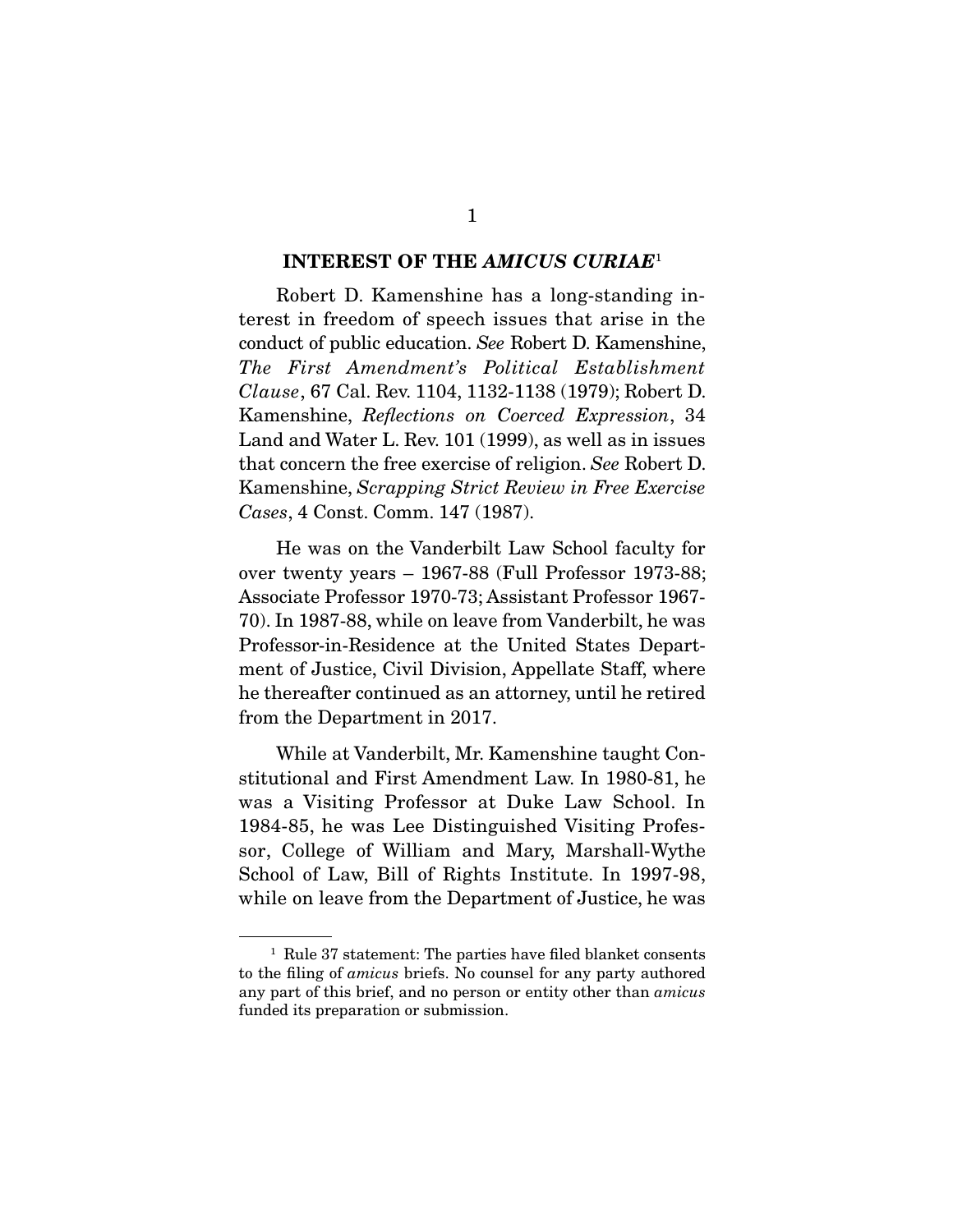Distinguished Visiting Professor, E. George Rudolph Chair, University of Wyoming College of Law. During the 2006 spring semester, while also on leave, he was Senior Faculty Fellow at Marshall-Wythe. And from 2010-2013, he was an adjunct professor in the University of Baltimore Law School's LOTUS (Law of the United States) program, in which he taught Constitutional law to foreign-trained lawyers.

 Ten amicus briefs were filed in support of the petition for a writ of certiorari. None was filed in opposition. Thirty-eight amicus briefs were filed in support of Kennedy on the merits. Far fewer have been filed in support of the School District. This amicus brief will assist the Court to better understand the strong constitutional underpinning of the District's case.

### **INTRODUCTION AND SUMMARY OF ARGUMENT**

--------------------------------- ♦ ---------------------------------

 Kennedy's admirable devotion to his football team, its high school, and, most importantly his religion, is indisputable. Nor may his sincerity be seriously questioned. He believes that he is religiously compelled to engage in a public quiet, but demonstrative prayer on the 50-yard line immediately at the close of each game. Thus, from his vantagepoint the other plentiful opportunities afforded him to similarly pray on the school premises are of no consequence.

 In that light, the only question that this case presents is whether Kennedy's religious choice to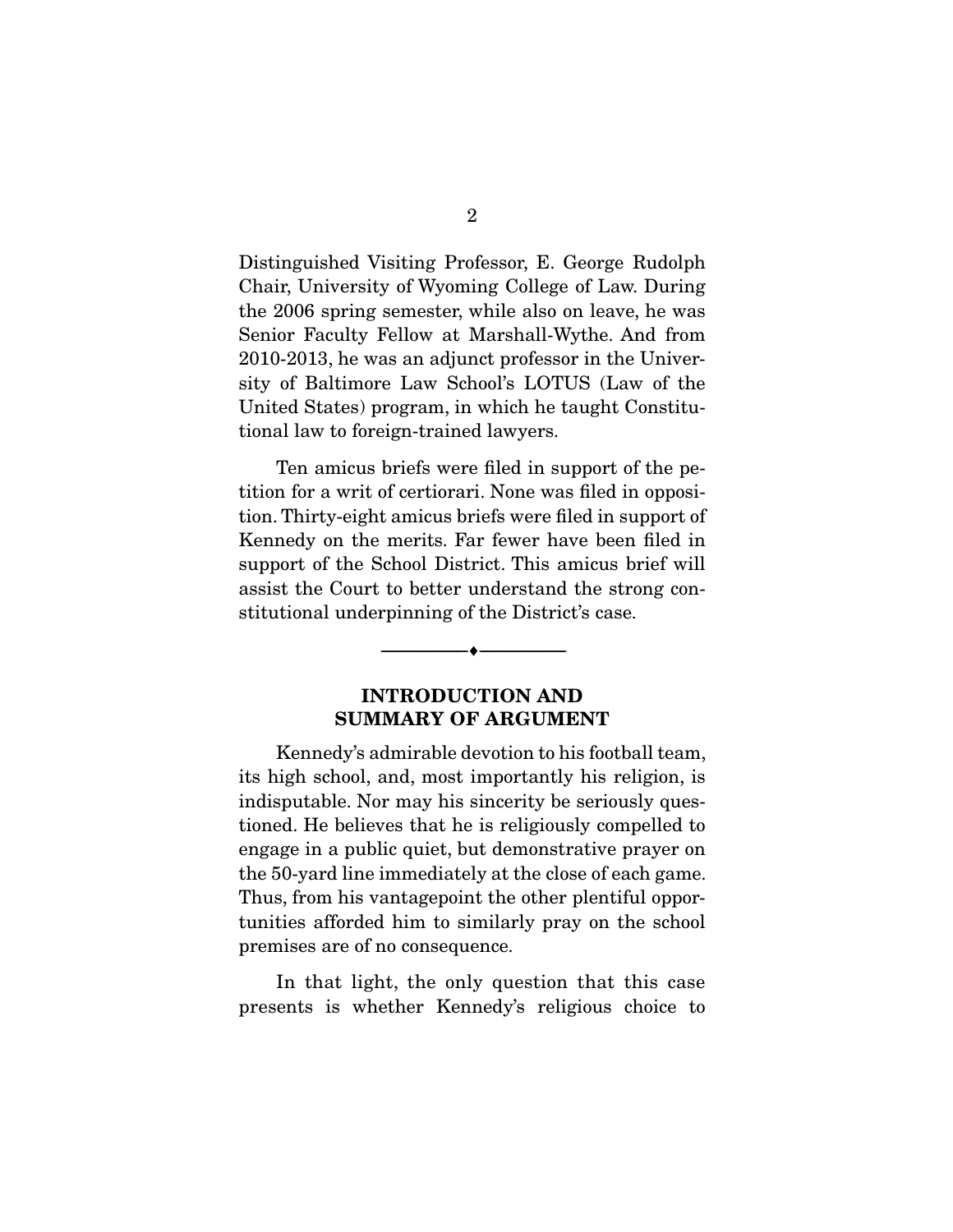routinely engage in public demonstrative quiet prayer at the specific school football events, on-field location and time of his choosing is constitutionally immunized against the School District's regulation. The answer must be no. He has no First Amendment right, whether as a matter of his freedom of speech or free exercise of religion, to insist on inclusion of a controversial religious element in those events.

 That is because the football game setting in which Kennedy seeks to perform his prayer is a discrete school public event, just like a graduation, or a school play. Thus, it stands to reason that the District's administrators would be attentive to exactly what messages – uniforms to be worn, songs to be played, cheers to be conducted – the event would convey. The administrators could validly shape the event as they deemed appropriate.

 The administrators never decided to include some sort of closing prayer in their event. Yet Kennedy, whether or not intentionally, would effectively make his demonstrative quiet prayer a coda to each and every game. There was nothing casual or spontaneous about that prayer. Nothing by way of time and/or space separated it from all the other football events of the day. Rather, all persons at the game could count on viewing the prayer as much as any anything else that they would have expected to witness.

 Many, perhaps even most spectators might well have approved of that prayer as part of the event. But many others might not. In those circumstances –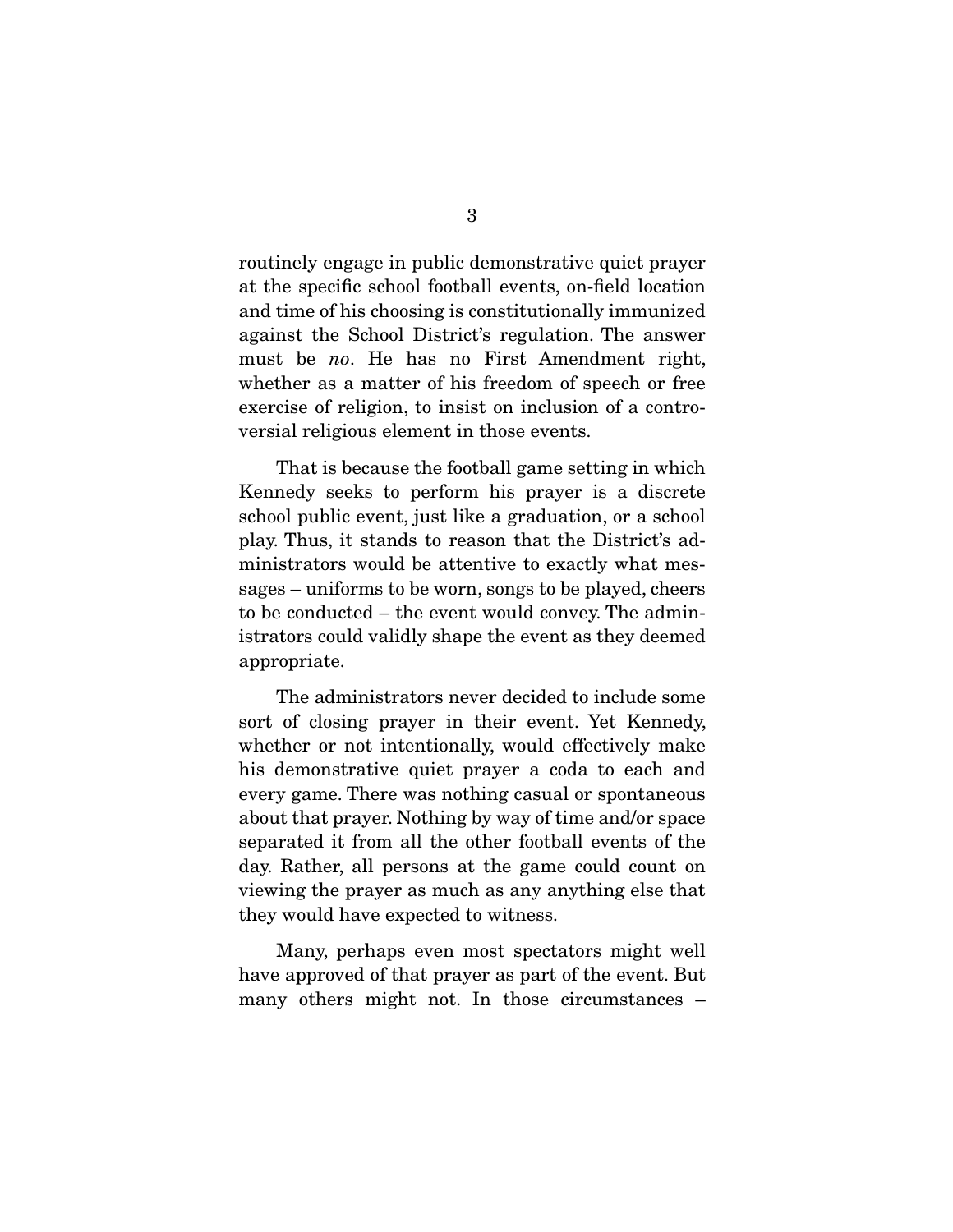regardless of any other in-school demonstrative religious observances by employees, for example at lunch in the school cafeteria – the School District acted reasonably to exclude Kennedy's demonstrative prayer from the football game activities.

 Finally, the demonstrative prayer's regular inclusion in the football events, unlike in other nonevent school settings, would have placed the District's imprimatur upon a sectarian prayer. That imprimatur would violate the Constitution's Establishment Clause.

#### **ARGUMENT**

--------------------------------- ♦ ---------------------------------

#### **I.**

**THE SCHOOL DISTRICT WAS CONSTITUTION-ALLY ENTITLED TO EXCLUDE KENNEDY'S DEMONSTRATIVE QUIET PRAYER AS AN AP-PARENT ROUTINE ELEMENT OF ITS FOOT-BALL EVENT** 

### **A. The School District Was Entitled To Control All Communicative Facets Of Its Football Event**

 Athletic contests, parades, fairs, and other large scale public events can provide attractive platforms for persons who seek to publicly display their messages. But event organizers are not always in accord with such messages, or at least may conclude that the message in question might disrupt the event or introduce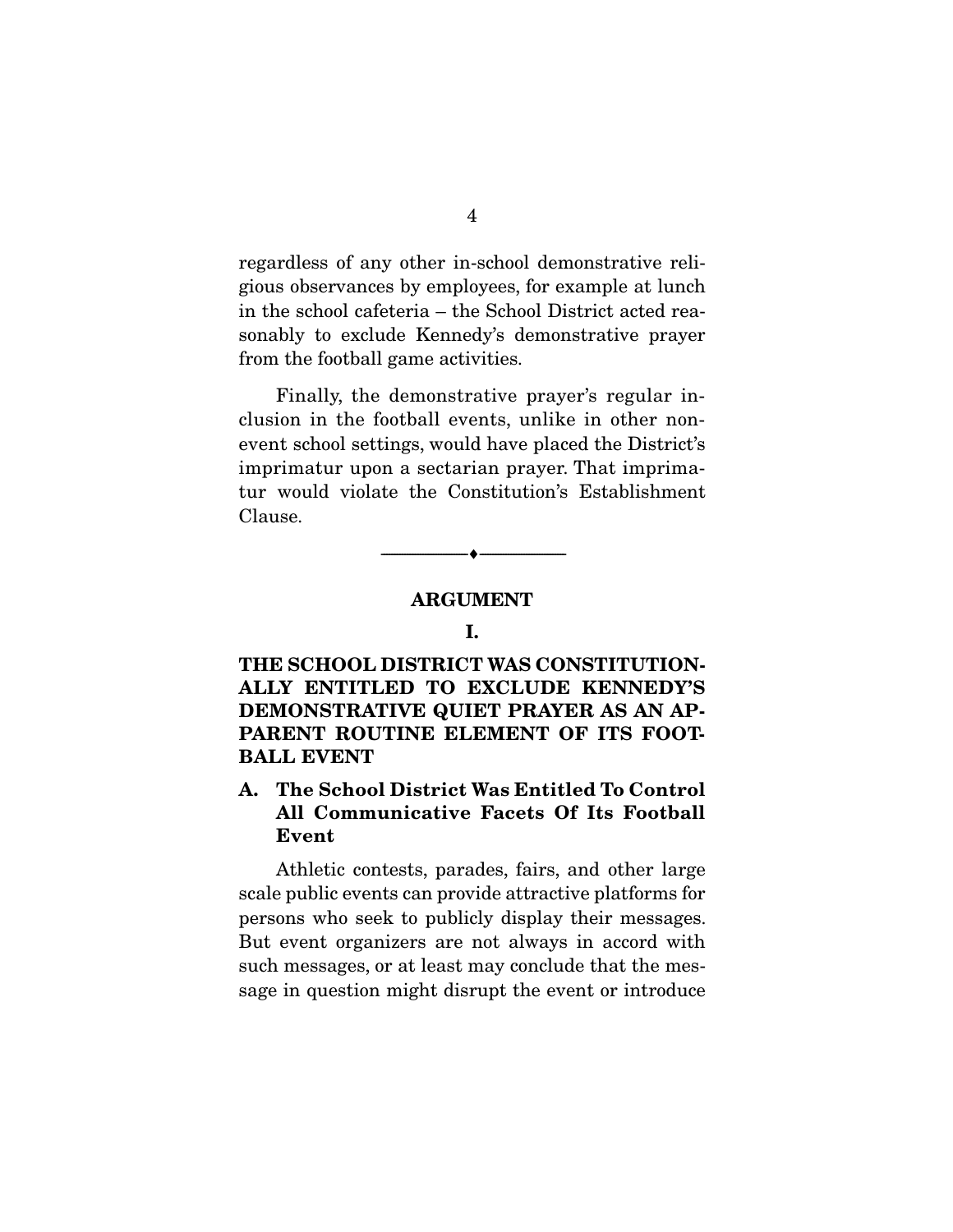an unwanted element of controversy. See Hurley v. Irish-American Gay, Lesbian and Bisexual Group of Boston [GLIB], 515 U.S. 557 (1995). There, the Court held that the First Amendment protected the right of private organizers of a St. Patrick's Day parade to exclude participation by a gay group, and thereby omit "a message the organizers d[id] not wish to convey."2 Id. at 559.

 Government bodies are equally entitled to shape the expressive content of their programs and events. Pleasant Grove City v. Summum, 555 U.S. 460 (2009). In Pleasant Grove, a city chose to display in one of its parks a number of privately donated symbols. Among those was a Ten Commandments monument. Yet the city declined to accept for similar display a religious organization's monument containing a comparable "Seven Aphorisms of Summum."

 Rejecting the organization's freedom of speech claim, the Pleasant Grove Court (opinion by Justice Alito) reasoned that unlike "speeches and other transitory expressive acts" (555 U.S. at 464), "the

<sup>2</sup> At a 1968 Olympics awards ceremony, two black athletes caused controversy when, to protest racial discrimination, they gave a black power clenched-fist salute during the playing of the national anthem. See Wikipedia 1968 Black Power salute, https://en.wikipedia.org/wiki/1968 Olympics Black Power salute. And, more recently, to protest racial injustice, football star Colin Kaepernick "took a knee" during the playing of the national anthem at an exhibition game. See The New York Times, Kneeling, Fiercely Debated in the N.F.L., Resonates in Protests, https://www. nytimes.com/2020/06/05/sports/football/george-floyd-kaepernickkneeling-nfl-protests.html.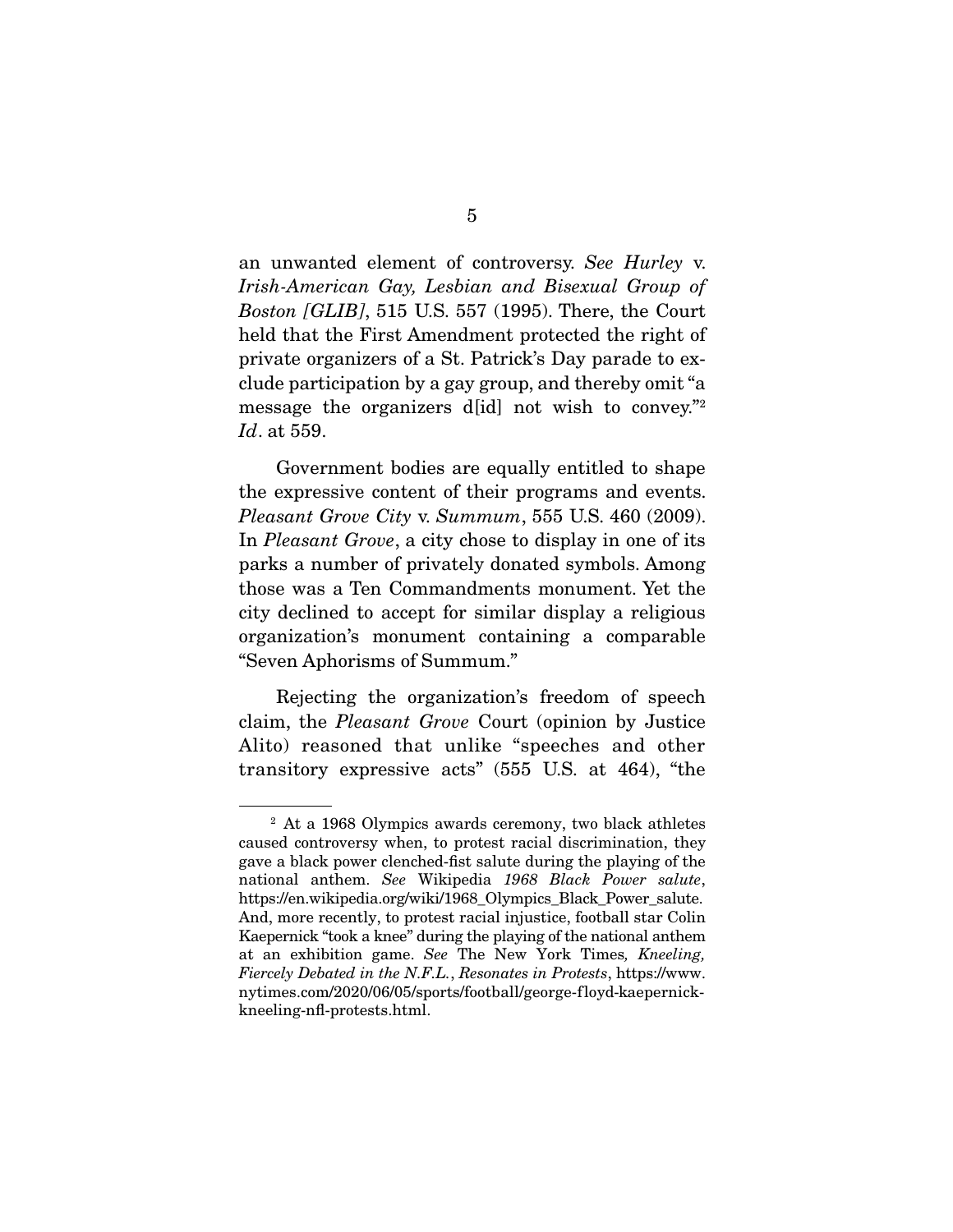placement of a permanent monument in a public park is best viewed as a form of government speech and is therefore not subject to scrutiny under the Free Speech Clause." Id. The Court noted that "because property owners typically do not permit the construction of such monuments on their land, persons who observe donated monuments routinely – and reasonably – interpret them as conveying some message on the property owner's behalf."3 Id. at 471.

 Similarly in the public school environment, no student's nor teacher's right to freedom of speech or free exercise of religion limits a school district's ability to shape its own expression. It is irrelevant that " '[n]either students [n]or teachers shed their constitutional rights to freedom of speech or expression at the school house gate," Pet. Br. 25 (quoting Tinker v. Des Moines Indep. Cnty. Sch. Dist., 393 U.S. 503, 506 (1969)).4

<sup>3</sup> The Court did not decide whether the proposed inclusion of the "Seven Aphorisms of Summum," as well as the pre-existing display of the Ten Commandments, would violate the Establishment Clause. Subsequently, the Court sustained the display on 22-acre state house grounds of a Ten Commandments monolith, one of 17 monuments, and 21 historical markers). Van Orden v. Perry, 545 U.S. 677 (2005). See American Humanist Ass'n v. *Prince George's Cty., Md., 139 S. Ct. 2067 (2019)* (sustaining display of cross memorializing war dead). Here, there would be only one permanent and purely religious element (as long as Kennedy continued to coach) – his demonstrative quiet prayer.

<sup>4</sup> Even assuming a student's or teacher's freedom of speech to be implicated, the proposition that the student or teacher enjoys First Amendment protection within the school merely begins the constitutional analysis. See Mahanoy Area School Dist. v. B.L., 141 S. Ct. 2038, 2044 (2021) ("But we have also made clear that courts must apply the First Amendment 'in light of the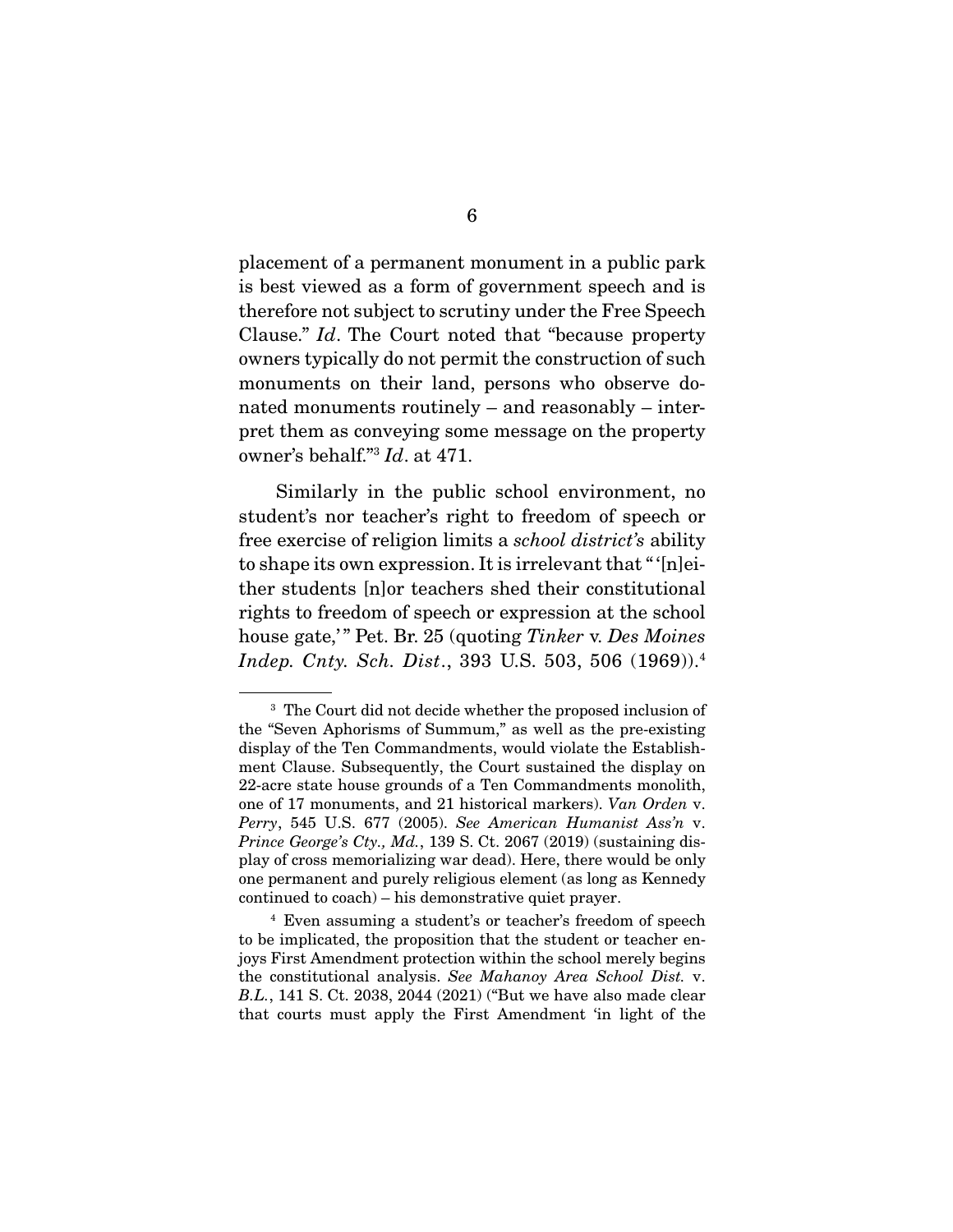See also Pet. Br. 30.<sup>5</sup> Thus, this Court has clarified that "[t]he question of whether the First Amendment requires a school to tolerate particular student speech – the question that we addressed in  $Tinker - is$  different from the question of whether the First Amendment requires a school affirmatively to promote particular student speech." Hazelwood School District v. Kuhlmeier, 484 U.S. 260 (1988).

 In Hazelwood, the Court, upheld a high school principal's deletion of two student-written stories from the school paper. The Court explained that the case did not "address[] educators' ability to silence a student's personal expression that happens to occur on school premises." 484 U.S. at 271. Instead, the issue concerned "educators' authority over school-sponsored publications, theatrical productions, and other expressive activities that students, parents, and members of the public might reasonably perceive to bear the imprimatur of the school." Id. (emphasis added). See also Bethel School Dist. v. Fraser, 478 U.S. 675 (1986) (school district could discipline a student for giving a lewd speech at a school assembly).

special characteristics of the school environment." (quoting  $Ha$ zelwood School District v. Kuhlmeier, 484 U.S. 260, 266 (1988)).

<sup>&</sup>lt;sup>5</sup> And, of course, those rights include religiously-oriented participation in any limited public forum that a school may create. See Good News Club v. Milford Central School, 533 U.S. 98 (2001).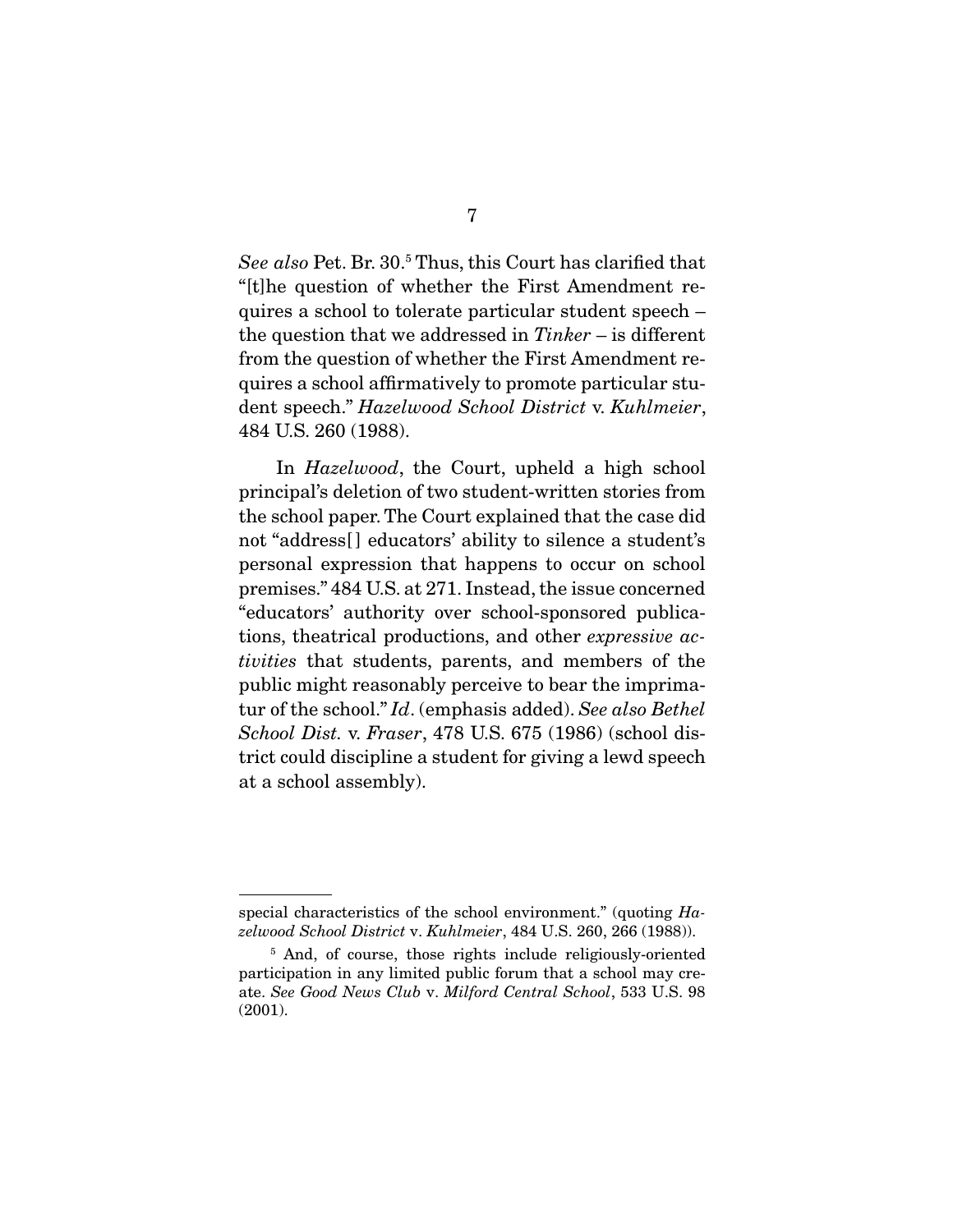### **B. Kennedy's Demonstrative Quiet Prayer Effectively Would Be A Permanent Coda To Each Scheduled Football Game Event, And Thus The School District, In Exercise Of Its Editorial Judgment, Could Excise It**

 The School District could validly edit Bremerton's football events as it deemed appropriate. High school football game events are much like school assemblies or graduations. There is nothing casual or spontaneous about them. The games are held under an established schedule at a school's stadium. The school's team is outfitted in official school uniforms and is coached by school employees. Beyond providing a rewarding experience for the team's members, the games are public spectator events. Added to the contest of the competing teams, there are typically performing cheer leaders and school bands. The games not only entertain, but help build school spirit and community support for the school's endeavors. Thus, it stands to reason that the District's administrators would be attentive to exactly what messages – uniforms to be worn, songs to be played, cheers to be conducted – the event would convey.

 The School District was entitled to edit Kennedy's demonstrative prayer out of its event. Kennedy describes his activity as a "quiet prayer." Pet. Br. 10. Yet a truly silent prayer, one with no physical manifestation, would raise no constitutional issue. The issue this case presents exists because the prayer involved public conduct that constitutes a form of symbolic expression. See Texas v. Johnson, 491 U.S. 397 (1989)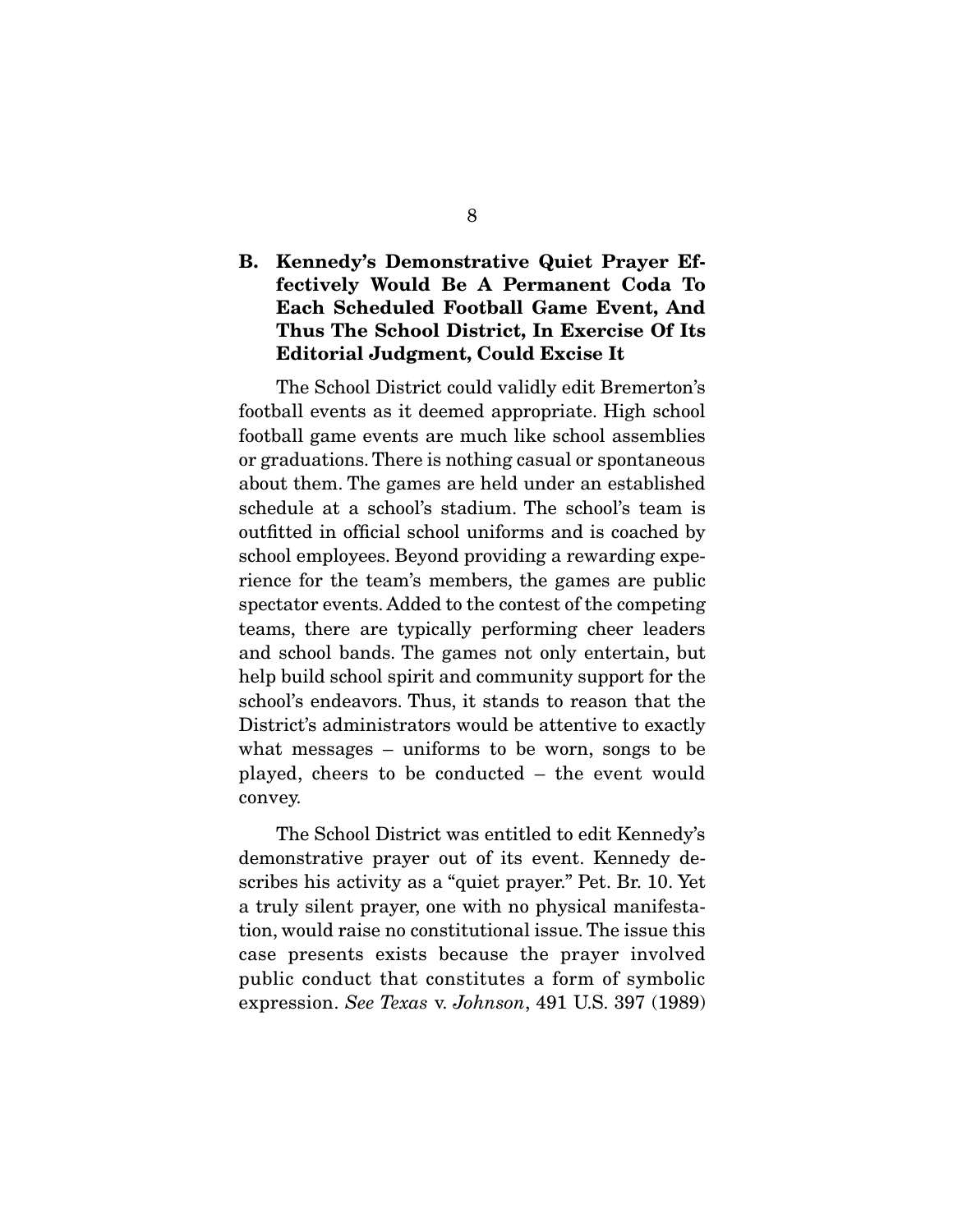(flag burning); Barnes v. Glen Theatre, 501 U.S. 560 (1991) (nude dancing performances). Kennedy engaged in his demonstrative quiet prayer at a scheduled highly structured school event – game day. Virtually all witnessing that conduct would understand that Kennedy was praying6 . Thus it was Kennedy's " 'readily observable'" " " demonstrative religious activity'" (Pet. Br. 11) that the District ended.

 Kennedy correctly points out that he "would have been free to engage in other forms of speech on the field, such as " 'calling home or making a reservation for dinner at a local restaurant.'" Pet. Br. 29 (quoting Alito, J., Pet. App. 209-10). He similarly references "kneelling] at the 50-yard line  $***$  to propose to his significant other 'while players stood next to him' and 'fans watched from the stands'" (Pet. Br. 33), and broadly describes "simply speaking or engaging in some activity with an expressive component while in the workplace." Id. at 26. But, much like the permanent monuments at issue in Pleasant Grove, Kennedy's demonstrative quiet prayer would not be an isolated happenstance, like a one-time speech or distributed flyer. Rather, it was to be a de facto permanent fixture at Bremerton's football games – one that all could anticipate, and greet with approval, disapproval, or perhaps indifference.7

<sup>6</sup> Kennedy nowhere suggests that his actions would be otherwise understood.

<sup>&</sup>lt;sup>7</sup> Kennedy describes how "he declined the offer to relegate his personal prayers to an outpost where no one could witness his religious exercise or possibly follow suit." Pet. Br. 28. The School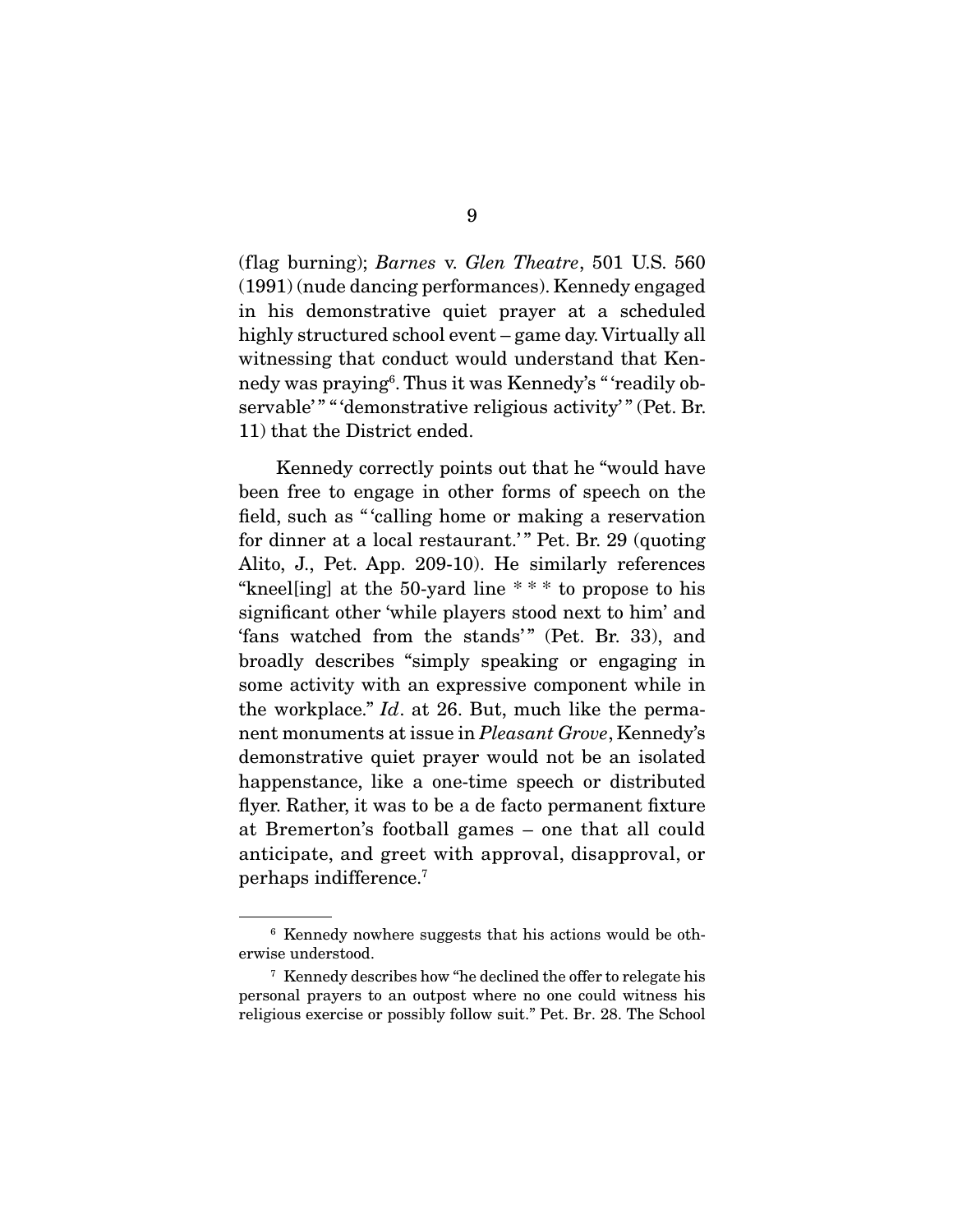Thus, it was an appropriate matter for the School District to address. The District was almost certainly aware that the inclusion of a religious element in school events could raise serious Establishment concerns. See Santa Fe Independent School District v. Doe, 530 U.S. 290 (2000) (invalidating school-authorized student-led invocations at school football games). Lee v. Weisman, 505 U.S. 577 (1992) (invalidating graduation prayer by school-invited rabbi).

 Agreed, the District could have simply attempted to disassociate itself from what appeared to be a planned element of the football event. See Pet. Br. 34 ("When it comes to concerns about who is actually doing the speaking, the obviously less restrictive alternative is 'an adequate disclaimer.'" (quoting Capitol Square Rev. & Advisory Bd. v. Pinette, 515 U.S. 753, 782 (1995) (O'Connor, J., concurring in part)). But it was under no obligation to take that route – no more than was the city in Pleasant Grove to accept the donation of the Summum religious group's monument and simply attach a disclaimer to explain that city did not endorse the monument's message. See also Miami Herald Pub.

District's October 23 letter actually "prohibited any 'demonstrative religious activity, readily observable to (if not intended to be observed by) students and the attending public.'" Pet. Br. 11 (emphasis added). The letter's reference to " 'the attending public' " makes clear that it was not an all-encompassing prohibition of demonstrative prayer on school premises. Rather, it applied to a specific context – the football game event. Indeed, there was no suggestion that " 'a coach's duty to serve as a good role model requires the coach to refrain from any manifestation of religious faith,'" Pet. Br. 31 (emphasis added) (quoting Alito, J., Pet. App. 212).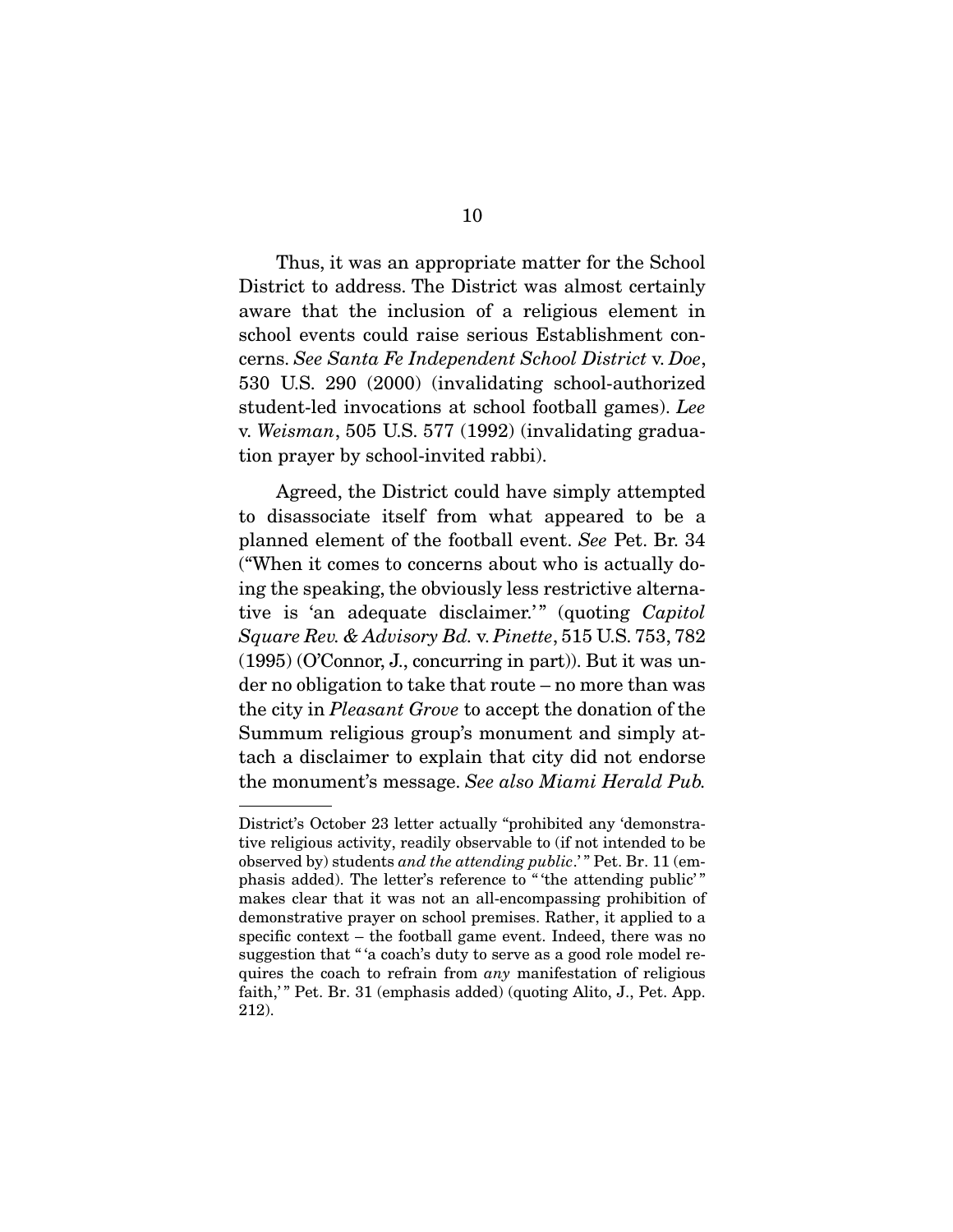Co. v. Tornillo, 418 U.S. 241 (1974) (newspaper may not be compelled to publish undesired speech). Thus, contrary to Kennedy's assertion, the District's exercise of such editorial judgment involves no "forbidden religious and viewpoint discrimination." Pet. Br. 29.

 Kennedy's on-field public conduct immediately following a football game's conclusion was well within the scope of his official duties, and consequently a matter of legitimate concern to the School District. Indeed, Kennedy cites no decision of this Court, or for that matter, of any other any other, that comes even close to holding that an employee in his circumstances was engaging in protected speech outside the scope of employment. It is difficult to imagine such a claim even being seriously made if, for example, instead of engaging in a devout demonstrative prayer of thanksgiving, Kennedy were instead routinely burning an American flag, displaying a Russian Federation Flag, or even directing an obscene gesture toward the parents and other spectators. Yet the hypothesized cases would equally involve the coach's symbolic expression, and almost certainly be of serious concern to the School District.

 In short, this case has nothing to do with any " 'excessively broad job description' that distorts the government-speech analysis and abridges freedom of speech." Pet. Br. 29-30, quoting Garcetti v. Ceballos, 547 U.S. 410, 424 (2006). There, the Court observed that it had "no occasion to articulate a comprehensive framework for defining the scope of an employee's duties in cases where there is room for serious debate." Id. It then "rejected] Justice Souter's dissenting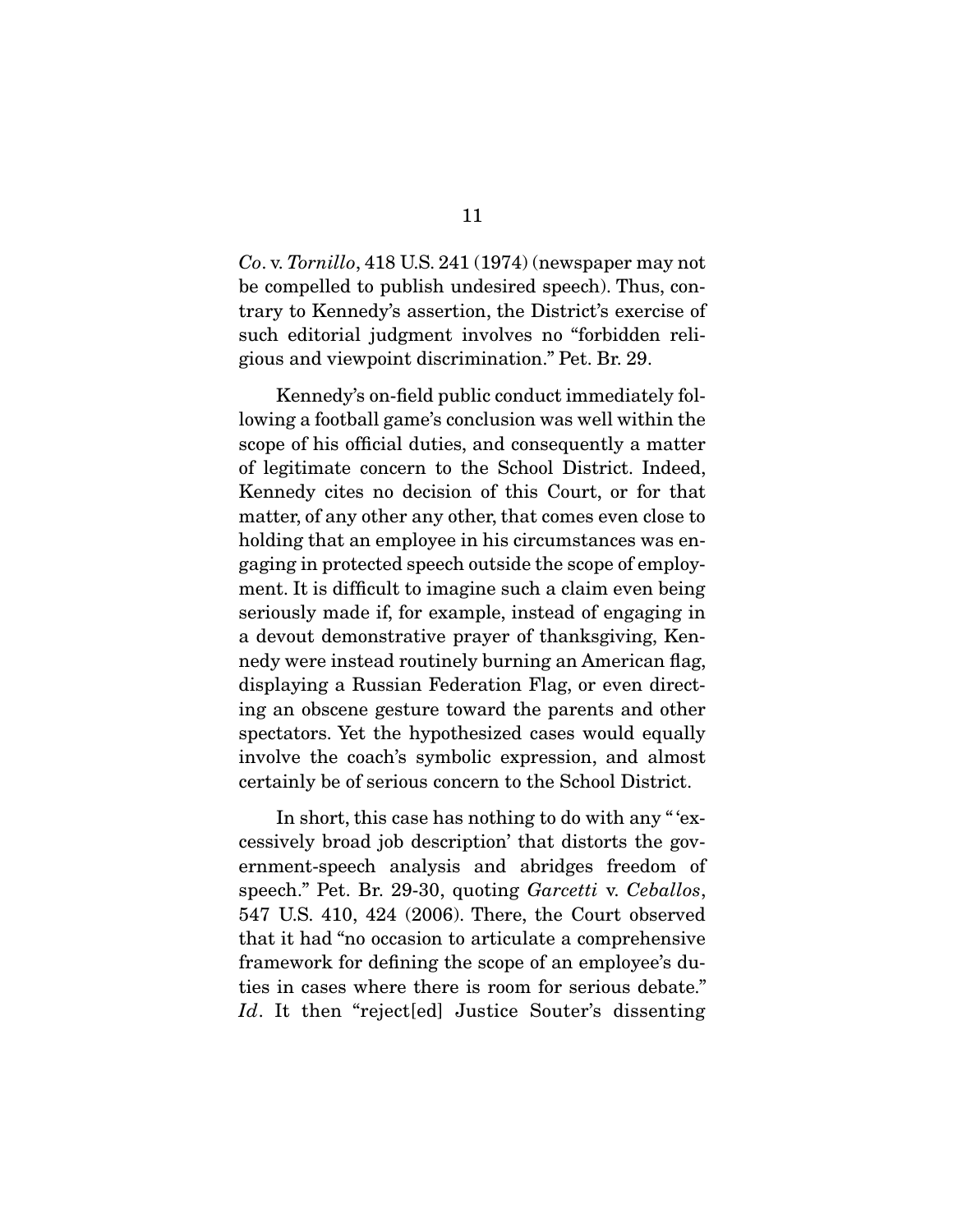"suggestion" of a risk that, under the Court's opinion, employers would be able to "restrict employees' rights by creating excessively broad job descriptions." Id.

 The Court explained that "[t]he proper inquiry is a practical one." 547 U.S. at 424. Thus, the Court stressed, "[f ]ormal job descriptions often bear little resemblance to the duties an employee actually is expected to perform, and the listing of a given task in an employee's *written job description* is neither necessary nor sufficient to demonstrate that conducting the task is within the scope of the employee's professional duties for First Amendment purposes." Id. at 424-25 (emphasis added). See Lane v. Franks, 573 U.S. 228, 238 (2014) ("Truthful testimony under oath by a public employee outside the scope of his ordinary job duties is speech as a citizen for First Amendment purposes."). Here, there is no such *pro forma* "written job description." Garcetti, 547 U.S. at 425.

 Kennedy deems the unique time and place of his demonstrative prayer to be constitutionally irrelevant. Essentially, in his view, once the football game clock runs out, not only is the game over, but also the event. Effectively, in his mind, an invisible curtain descends that somehow separates his immediate post-game onfield conduct from the total game event. That is an artificial and unrealistic line. Thus, for example Kennedy himself describes how at the close of the game, there was "a *customary* midfield handshake with the opposing team" (Pet. Br. 10 (emphasis added)), and that "students \* \* \* walk[ed] toward the stands to sing the post-game fight song" \* \* \* . Id. See also Pet. Br. 12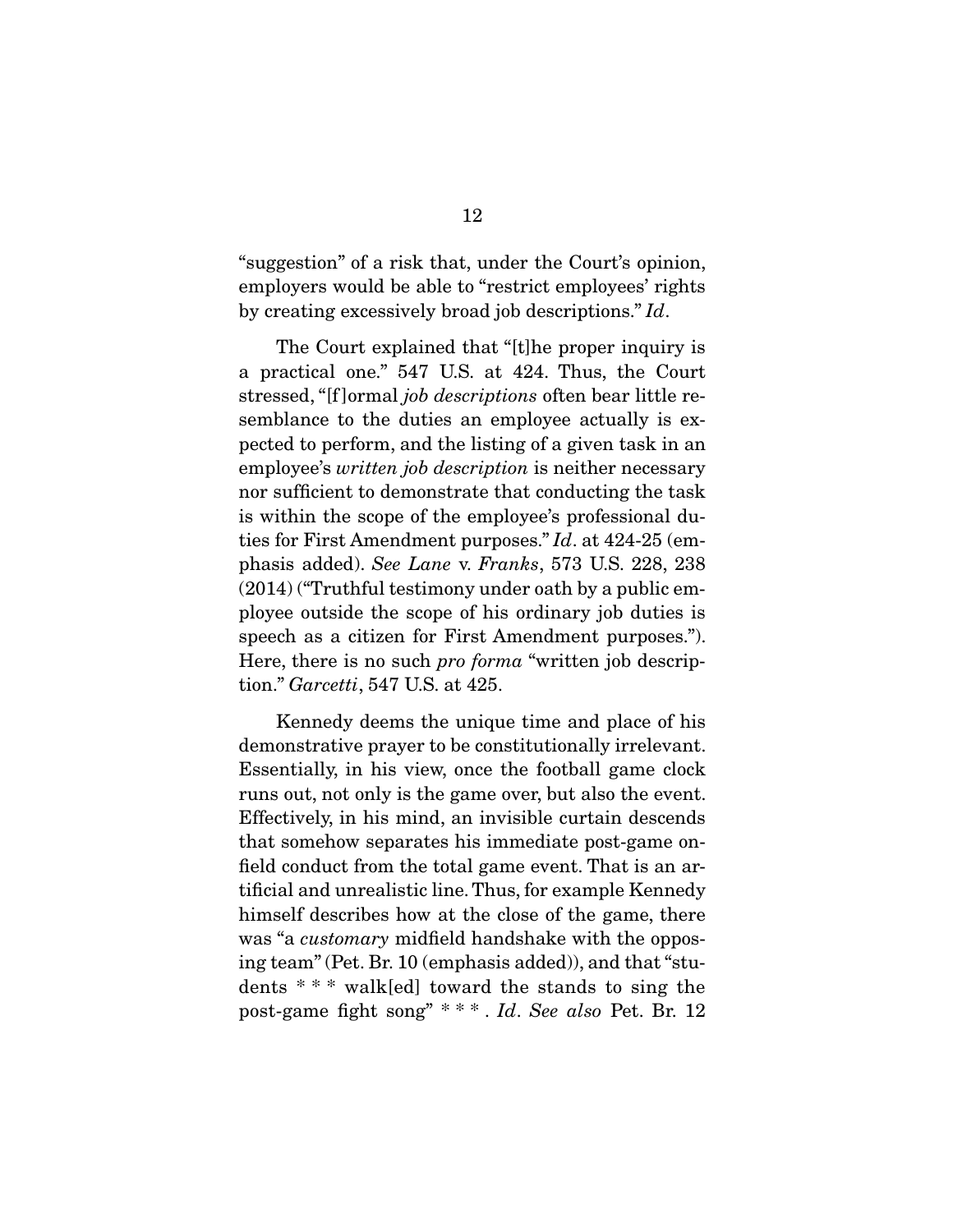("[P]layers engaged in other post-game traditions."). For purposes of constitutional analysis, the event ends when the stadium has emptied.

 To further clarify the close-of-game scenario, imagine a Bremerton High School student play where at the final close of the curtain, the play's faculty-director would step out from behind the curtain to engage in a quiet demonstrative prayer like Kennedy's. Would Kennedy seriously argue that the school authorities could not control what occurred at the very end of the play. Certainly, if it were a Broadway production, there would be no doubt that the play's producer could instruct the director to take his prayer elsewhere.

 Or consider a classroom setting. Kennedy agrees that school authorities may determine the subject matter for classroom instruction, i.e., a teacher must teach geometry in a geometry class. See Pet. Br. 26. But what if a teacher decided that at the end of each geometry lesson, he would conclude with a demonstrative thanksgiving prayer.

 Here, Kennedy's symbolic expression, kneeling, was religious and familiar, engendering much public support. Another time with another coach, the expression, religious or political, could be far less familiar and far more controversial. Regardless, the governing principle is the same. The School District may direct its personnel to shape the contours of its own event.

 But were the Court to uphold the elimination of Kennedy's demonstrative quiet prayer, he paints an unfounded dire picture for in-school freedom of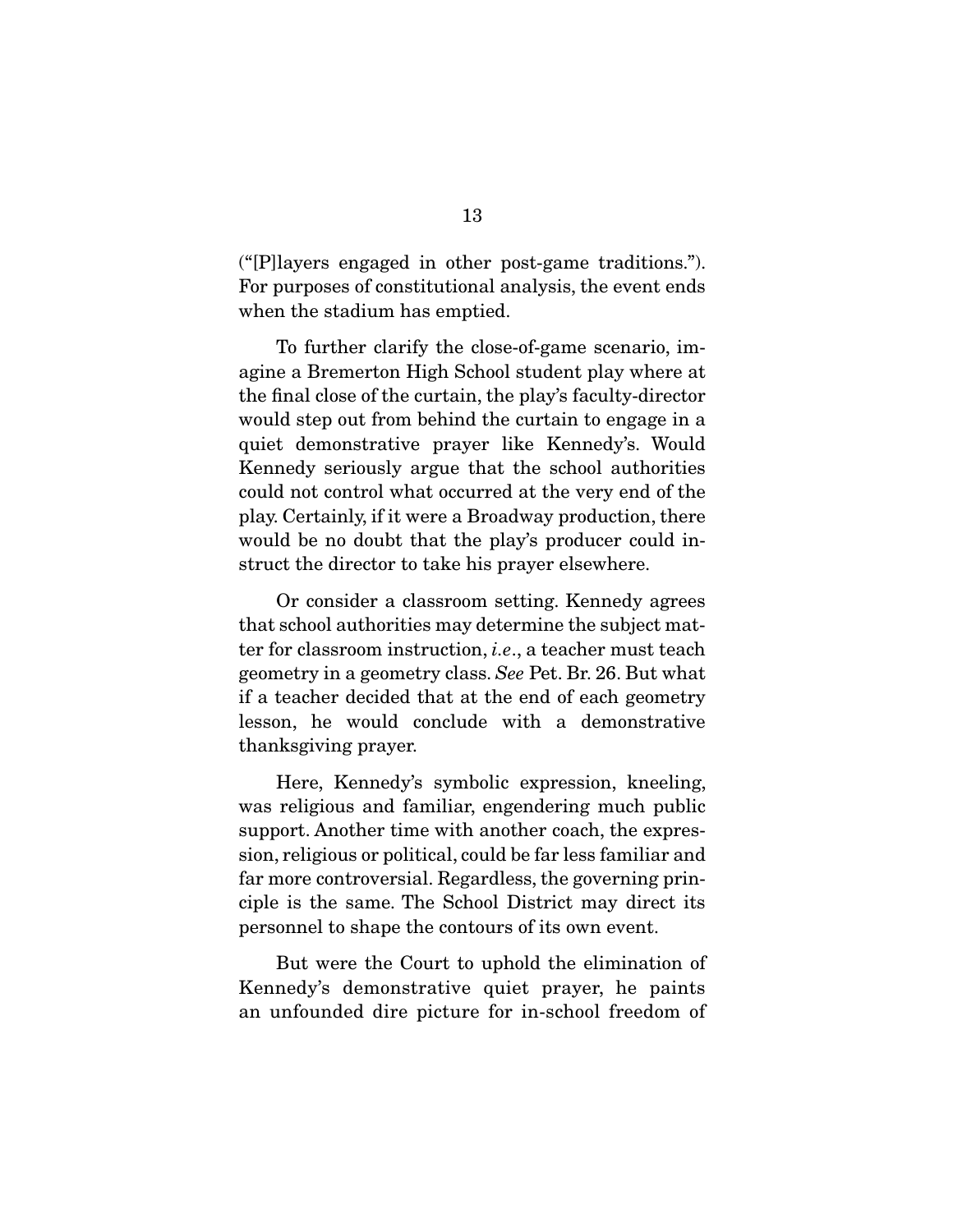religious expression. He projects that sustaining the School District's decision here would mean that "protections for religious expression" would "disappear when someone crosses the threshold of a public school or accepts public employment." Pet. Br. 25 (emphasis added). See also id. at 35 ("It is difficult to imagine a more *profound threat* to our first freedoms  $**$  than that the government owns and can censor literally everything that coaches and teachers say.") (emphasis added); *id.* at 30 ("[R]eligious beliefs  $***$  do not become the government's just because they are on the clock or on the premises.").

 Indeed, Kennedy sweepingly claims that if the District prevails, it could equally bar his and others' religious observance at any other time and place within the school. See Pet. Br. 30 (teachers would "only" have First Amendment rights when they steer clear of the schoolhouse gates"). He describes how a "teacher who had specific supervisory duties in the lunchroom \* \* \* [has a] right to begin her own lunch in that same lunchroom with a brief private blessing" (id. at 32), and similarly that a teacher could "wear[ ] a yarmulke in the classroom" or while "eating lunch with students in the cafeteria." Id.

 Certainly students and teachers who are present would witness those religious activities. But, given their likely diversity, no one would reasonably suppose that the school was somehow implicated in such expressions. The same is true for other common and clearly individualized religious expression, for example wearing a Cross or Star of David.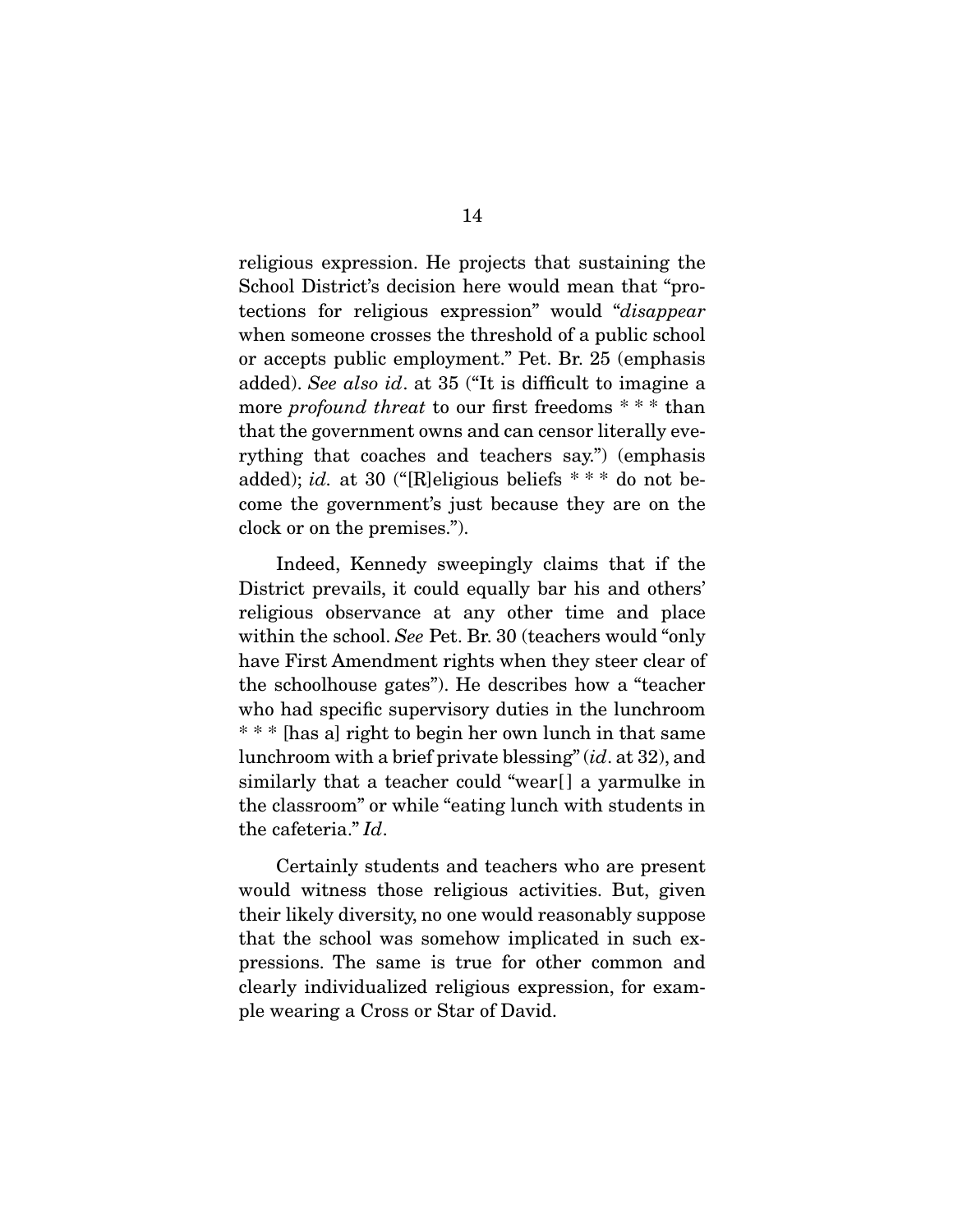In sum, none of Kennedy's hypothesized horribles involves a football coach's incorporation of a religious practice into a public high school's football event. Rather, he set himself on a collision course with the School District solely because he insisted on conducting his quiet demonstrative prayer at a single place and time of his choosing, not because of any broad threat to his at-school religious expression, or that of others. The District infringed no First Amendment right by the exercise of control over its own event.

#### **II.**

### **RETENTION OF KENNEDY'S DEMONSTRA-TIVE QUIET PRAYER IN THE SCHOOL'S FOOTBALL GAME EVENT WOULD HAVE VIOLATED THE ESTABLISHMENT CLAUSE**

 Kennedy correctly states that "the Establishment Clause does not compel public schools to purge from public view all religious exercise of coaches and teachers." Pet. Br. 35. And he correctly sets out, as "bedrock constitutional law," the proposition that "the government does not endorse private speech that occurs on the schoolhouse grounds just because it does not suppress it \* \* \* ." *Id.* at 35-36.

 But he incorrectly assumes that those propositions address the circumstances in his case – effectively incorporating his demonstrative quiet prayer as a permanent element of his school's football game events. The Establishment Clause bars only that insinuation of a religious component into an official school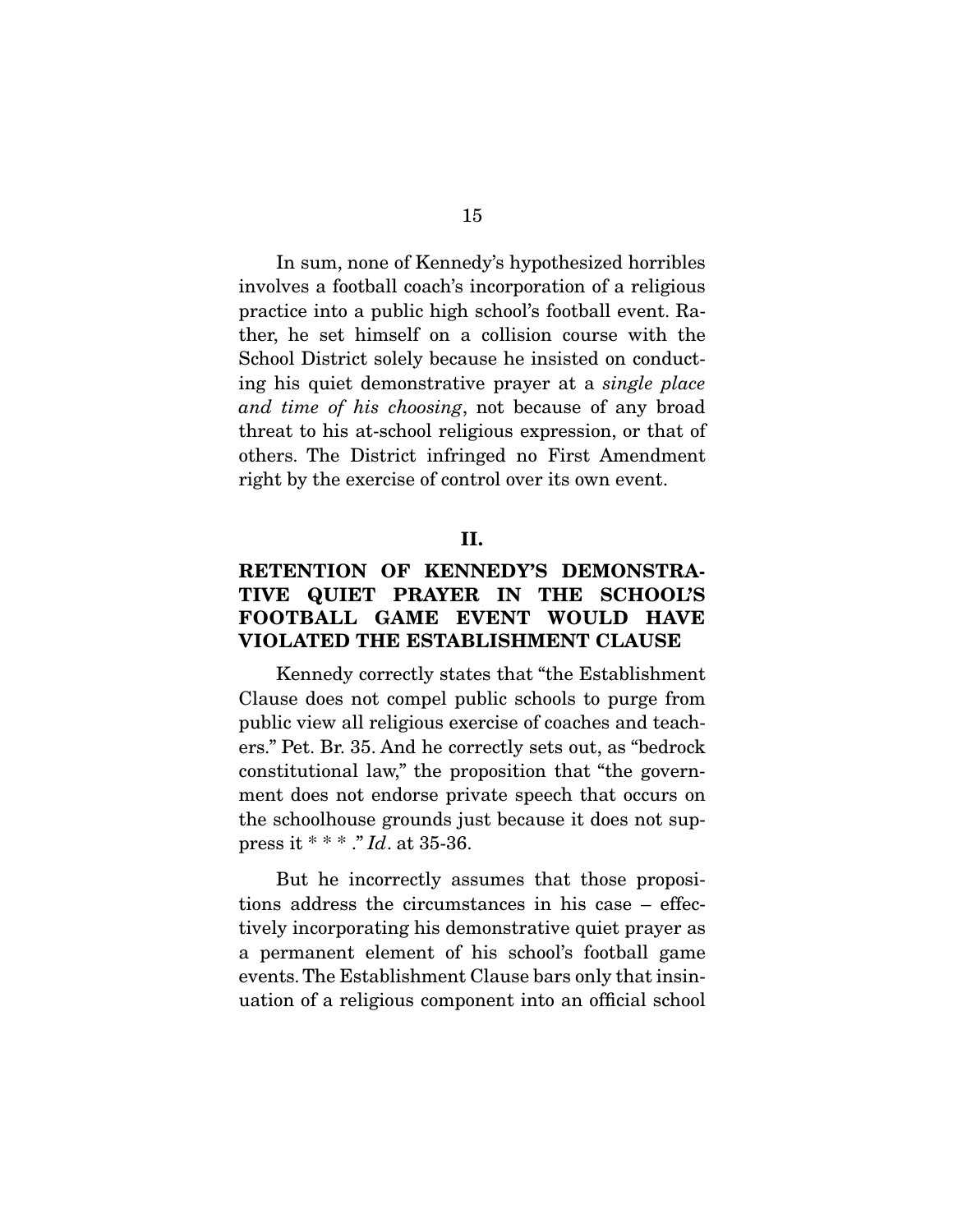function. See Santa Fe Independent School District v. Doe, 530 U.S. 290 (2000); Lee v. Weisman, 505 U.S. 577 (1992). It leaves untouched the wide swath of nonevent-related manifestations of religious involvement or sentiment by both school personnel and students.

 Consider again the situation in Hazelwood and imagine that, like Kennedy, one of the school paper editors had sincere and compelling religious convictions. Most certainly, the Establishment Clause would not require the school to bar that editor from wearing a faith symbol (for example, a Cross, Star of David, or yarmulka), or from reciting a blessing before eating lunch in the school cafeteria. But what if those admirable religious convictions also demanded that the editor add a regular religious feature to the paper. In each edition, the editor would write a short piece expressing thanks to God for the position on the school paper, and for the paper's success. Under Hazelwood, the school, as publisher of the paper, could validly eliminate that feature.

 But if the school instead chose to allow its continuance, that would violate the Establishment Clause. The very reasoning that caused the Court in Hazelwood to reject the student writers' freedom of speech claim compels that conclusion. As in Hazelwood, the "students, parents, and members of the public might reasonably perceive [the religious editorials in the school paper] 'to bear the imprimatur of the school.'" 484 U.S. at 271 (emphasis added). See Allegheny County v. American Civil Liberties Union, 492 U.S. 573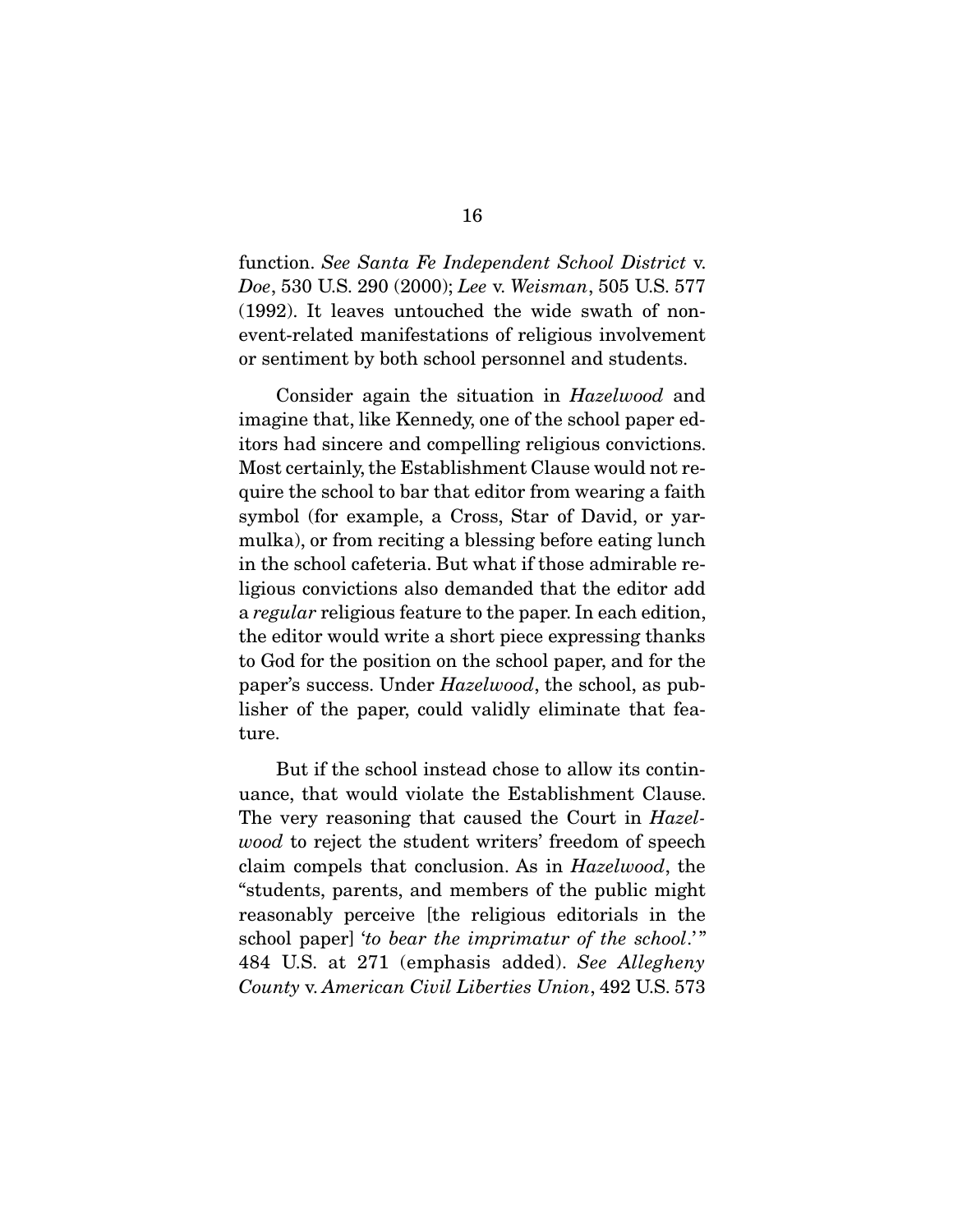(1989) (adopting "no endorsement" of religion analysis to determine violation of Establishment Clause).

 Similarly, Kennedy's post-game demonstrative quiet prayer, as a regular religious observance at each game event, would reasonably be believed to bear a similar school "imprimatur." Hazelwood, 484 U.S. at 271. Neither the District's efforts to halt the prayers, nor the intensive press coverage of the controversy may erase the Establishment Clause violation.

 Kennedy contends that there has been sufficient efforts by the District, along with the accompanying publicity, to detach the District from an ostensible establishment of religion. Pet. Br. 40. He ignores the critical point that his case is really more about the future than the past. Kennedy is oblivious to the fact that if he prevails here, he expects to carry on his demonstrative quiet prayer coda to each game long after the Court's decision, and after the cited public controversy is forgotten. See Response To Respondent's Suggestion of Mootness 1 (Kennedy "remains ready, willing and able to return to his job just as soon as his constitutional rights are vindicated."). That is the circumstance under which the Court must address the Establishment Clause violation, one in which the District's forbidden "imprimatur" would indefinitely remain.

 Even assuming that "there is nothing unconstitutional in a State's favoring religion generally" (Van Orden v. Perry, 545 U.S. 677, 692 (2005) (Justice Scalia, concurring) (emphasis added)), that proposition would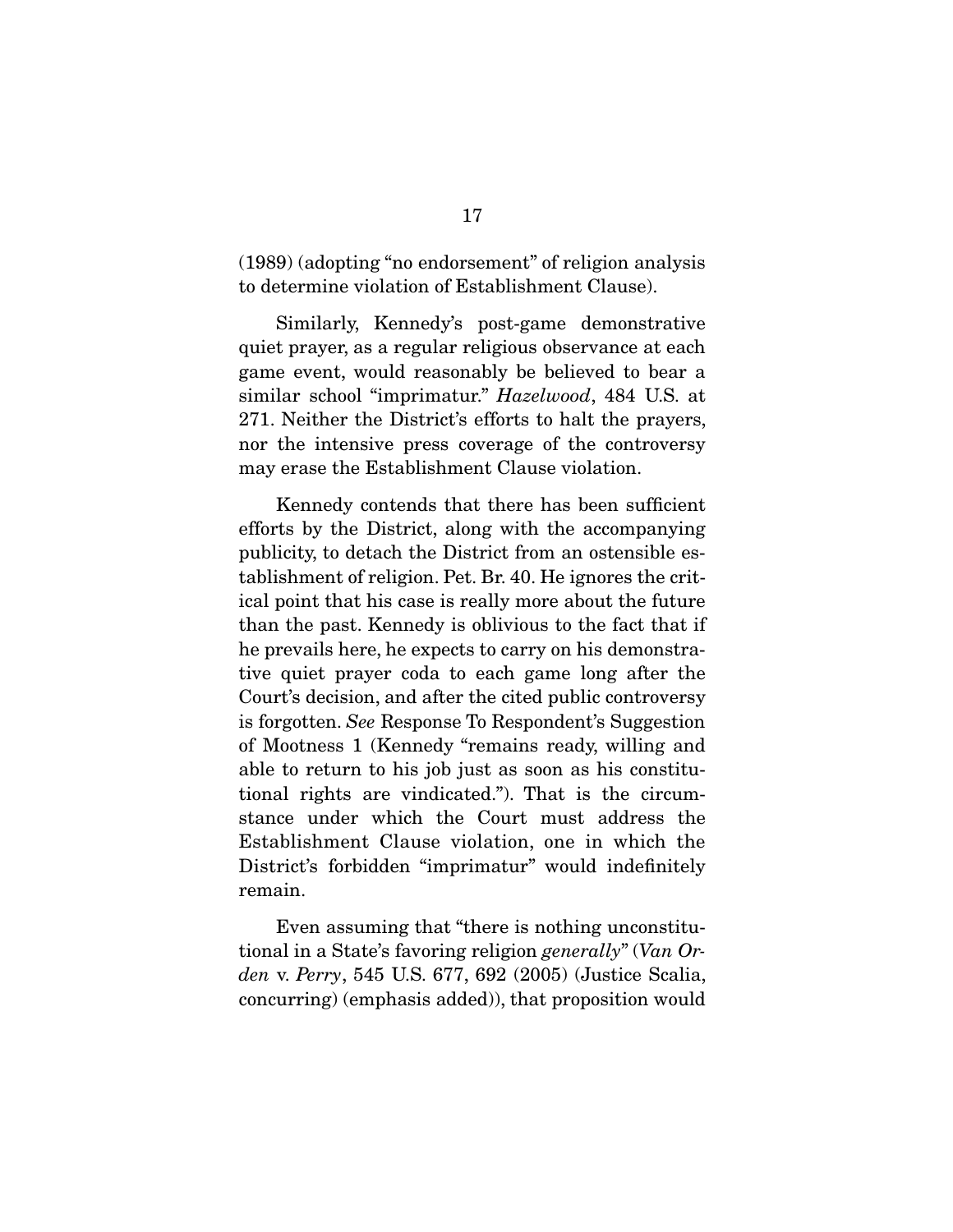not apply to a public school's incorporation of a sectarian demonstrative quiet prayer in its football events. At the minimum, government may no more endorse a particular faith than suppress it. See Larson v. Valente, 456 U.S. 228, 244 (1982) ("The clearest command of the Establishment Clause is that one religious denomination cannot be officially preferred over another.").

 Here, the District's "imprimatur" would continue to be placed on a sectarian prayer, Kennedy, "a devout Christian (Pet. Br. 4.), kneels to pray  $(id$ . at 10, 20). Persons of other faiths adopt different postures for prayer. By contrast, for example, Muslims "perform \* \* \* salah." (Pet. Br. 32), an element of which involves prostration, in which the forehead, nose, palms of both hands, knees and toes point forward and all touch the floor. See Ayman Agahani, How to Perform Salah (July 23, 2020), https://muslihands.org.uk/latest/2020/07/how-toperform-salah; CJ News, How Jewish Pray On Knees And Elbows, https://www.chicagojewishnews.com/howjewish-pray-on-knees-and-elbows/ (describing varying modes of prayer among different religions).

 Undeniably, the removal of Kennedy's prayer from the boundaries of the school's football event collides with his admirable, strong and sincere religious conviction. Unfortunately for him, that conviction confers no constitutional right to inject his demonstrative quiet prayer into the school's football event, and thereby to enmesh the school in an Establishment Clause violation.